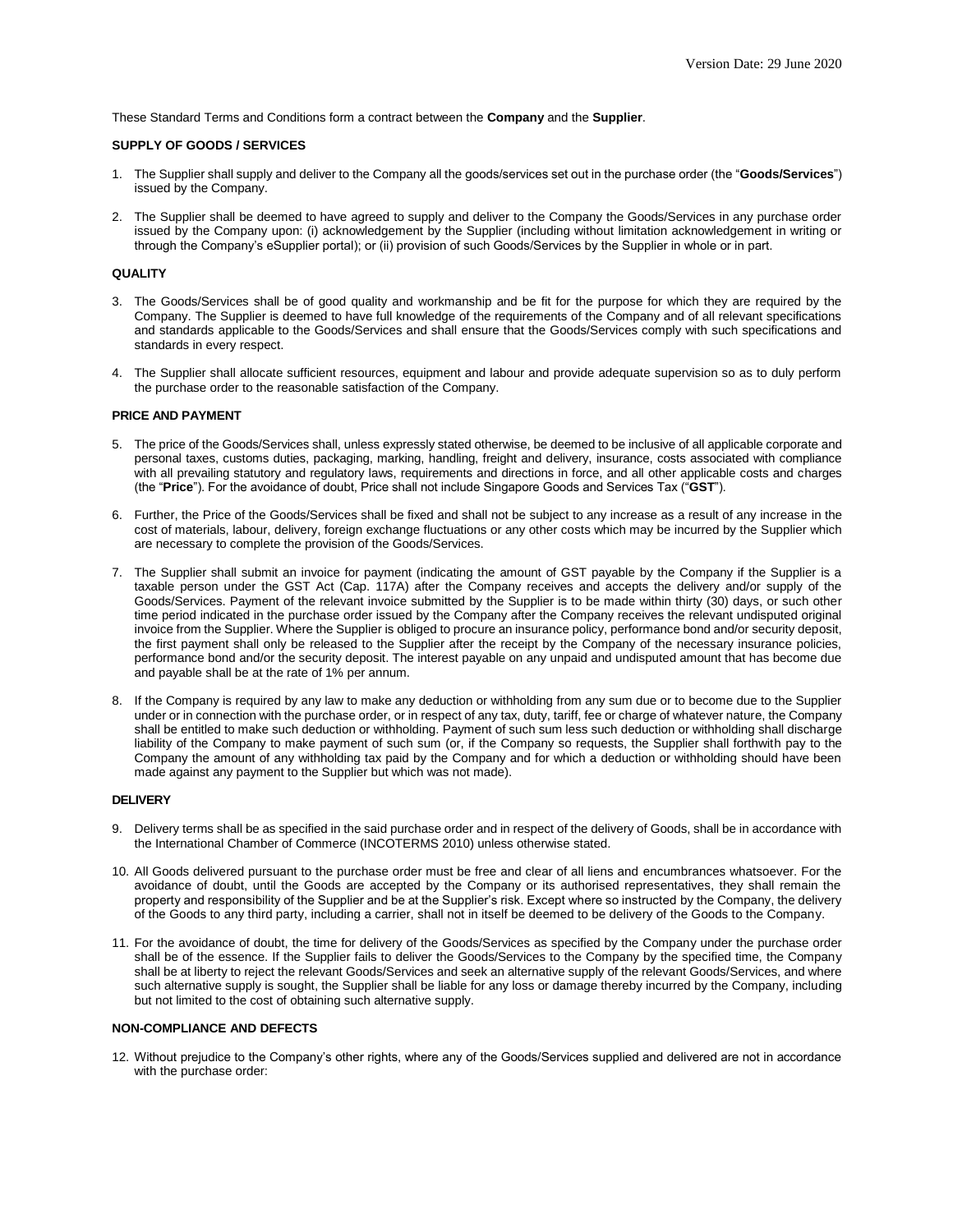- (i) the Company may instruct the Supplier to repair and/or replace the relevant Goods/Services at no additional cost to the Company, and the Supplier shall comply with any such instruction within the time specified by the Company; and/or
- (ii) in respect of the Goods, the Company may reject the relevant Goods, in which event the rejected Goods shall remain at the sole risk of the Supplier. Upon receiving notice of the rejection, the Supplier shall remove the rejected Goods within such time as may be specified by the Company, failing which the rejected Goods shall be removed and/or disposed of by the Company and the Supplier shall be liable for any loss, expense or damage thereby incurred or suffered by the Company.
- 13. Notwithstanding Clause 12, and without prejudice to the Company's other rights, where any of the Goods/Services supplied and delivered are not in accordance with the purchase order, the Company shall be at liberty to seek an alternative supply of the relevant Goods/Services, and where such alternative supply is sought, the Supplier shall be liable for any loss or damage thereby incurred by the Company, including but not limited to the cost of obtaining such alternative supply.

# **PACKAGING**

14. The Goods shall be packed and marked in a proper manner and in accordance with any relevant specifications and standards and/or in accordance with any instructions of the Company.

### **COMPLIANCE WITH LAWS, BUSINESS PRINCIPLES, AND STANDARDS**

- 15. The Supplier shall, at its own cost and expense, comply with and give all notices required by any law, by-law, regulations, codes and standards (including but not limited to the Casino Control Act (Cap. 33A) and the Casino Control (Casino Contracts) Regulations 2010, where applicable) that may from time to time be applicable to the performance of the purchase order by the Supplier. The Supplier shall notify the Company promptly and in no event longer than 48 hours after becoming aware of the termination or cessation of employment of any of its employees holding a security pass issued by the Company, including without limitation any contractor pass to enter the Resorts World Sentosa casino (the "**RWS Casino**"). The Supplier shall also ensure that it and any of its agents, employees, representatives, subcontractors, sub-vendors and/or servants who enter the RWS Casino without paying an entry levy, for the purpose of providing the Goods and/or performing the Services, shall not take part in any gaming in the RWS Casino. The Supplier shall ensure its employees have a valid Category C2 Special Employee license issued by CRA to perform any functions of a special employee, as defined in the Casino Control Act (Cap. 33A) and the Casino Control (Licensing of Special Employees) Regulations 2009, in or in relation to the casino.
- 16. Without prejudice to the Supplier's obligations under Clause 15, the Supplier shall provide such information as may be required and/or notified by the relevant competent authorities. The Supplier shall also promptly notify the Company of any changes in the Supplier's company name, registered address, business address and/or any such information as may be required and/or notified by the Company to the Supplier from time to time.

## **LIQUIDATED DAMAGES**

17. Where stated in the purchase order that liquidated damages are applicable, the Supplier agrees that the Company shall be entitled to liquidated damages in the event of any non-compliance with the purchase order. The parties accept and acknowledge that the liquidated damages represent a reasonable and genuine pre-estimate of the loss or damage likely to be incurred by the Company as a result of the Supplier's failure to comply with the purchase order. In the event that the Company, for whatever reason, elects not to recover or is not entitled in law to the liquidated damages, the Company shall remain entitled to recover such loss, expense, costs and/or damages as it would have been entitled to under common law as if the provisions in the purchase order relating to the payment of the liquidated damages had not formed part of the purchase order. The Supplier's liability to pay to the Company such loss, expense, costs and/or damages shall not be limited in any way whatsoever by the amount of liquidated damages for which the Supplier may otherwise have been liable.

### **INDEMNITY**

18. The Supplier shall indemnify the Company and its directors, officers, employees, affiliates, subsidiaries, and/or agents against any liability incurred by the Company to any person, and against all claims, damages, costs, expenses, fees, fines, penalties, charges and/or sanctions in connection with and/or imposed by any law, regulations, codes and standards and/or any competent authorities, made against and/or incurred by the Company and its directors, officers, employees, affiliates, subsidiaries, and/or agents by reason of any negligence, default or breach by the Supplier or its partners, directors, agents, employees, representatives, contractors and/or vendors arising out of or in respect of the performance of the purchase order.

### **ACCESS**

19. The Supplier shall at all reasonable times permit the Company and/or its duly authorised representatives and/or agents and/or servants access to all workshops and other places where the Goods are manufactured, prepared or stored for the purpose of inspecting the same.

### **SUB-CONTRACTING /ASSIGNMENT**

- 20. The Supplier shall not sub-contract the whole or any part of the supply and delivery of the Goods/Services to any other person without the written consent of the Company.
- 21. The Supplier shall not assign any of its rights, interests or benefits under the purchase order or any part thereof (including the right to receive monies) to any person without the prior written consent of the Company and any assignment made in contravention of this Clause shall not bind the Company.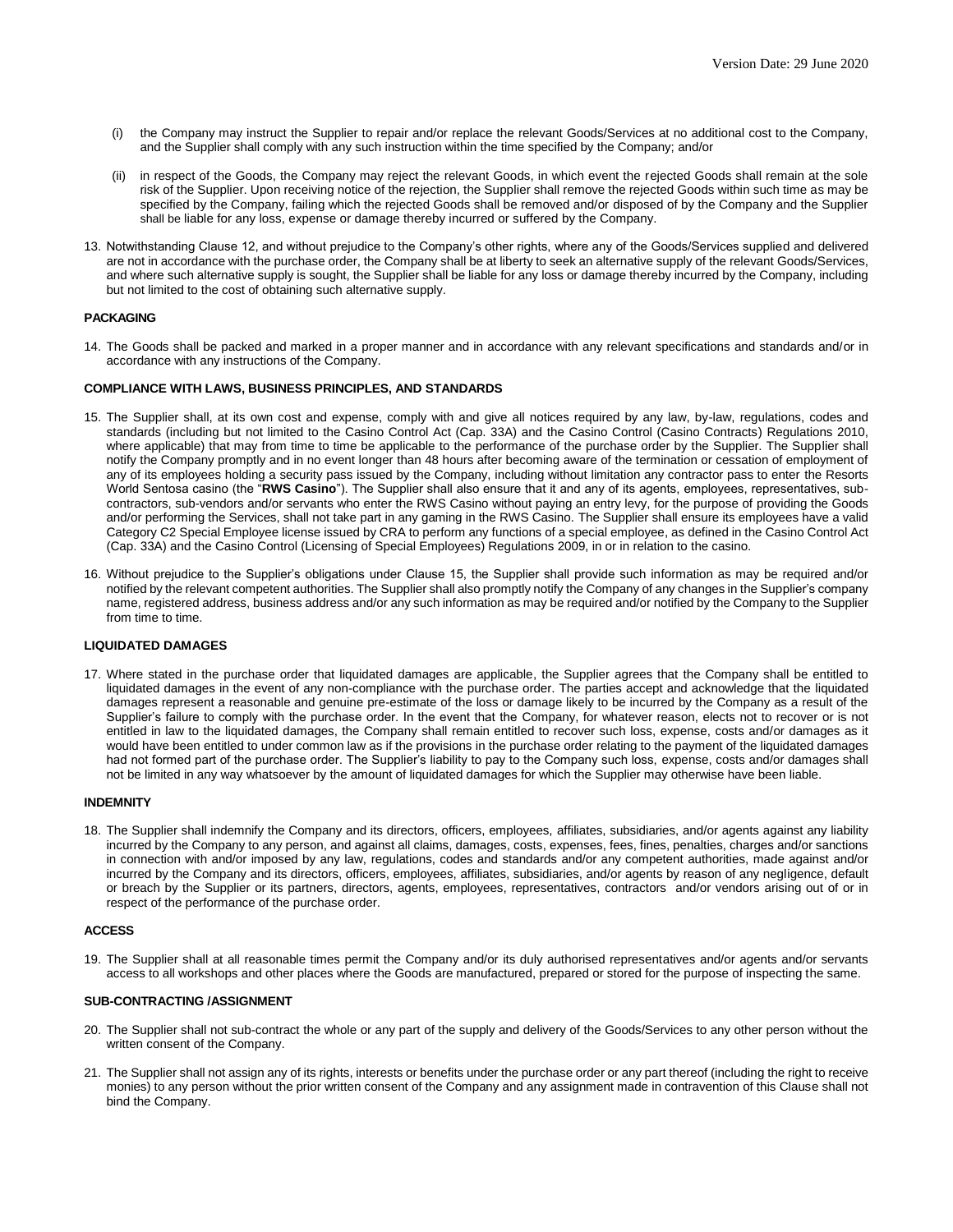## **VARIATIONS**

- 22. The Company shall be entitled at any time, to issue orders to vary any part of the Goods/Services to be supplied and delivered (which shall include the right to omit any part of the Goods/Services, and to engage other suppliers to perform such part of the Goods/Services), including but not limited to the quantity and/or specifications of the Goods, or order any change to the Goods/Services that may be required by the Company.
- 23. Where an order for variation is issued by the Company, the Supplier shall advise the Company on any time and/or cost implications, together with all necessary supporting evidence and information required by the Company that may result from such order within seven (7) days of the date of the variation order.
- 24. The Company shall pay the Supplier for any such variation, and the amount payable shall be agreed to by the parties, failing which, the applicable unit cost of the Goods/Services as specified in the purchase order, or the prevailing industry rates (whichever lower) shall apply.

## **INSURANCE**

25. The Supplier shall, at its own cost and expense, take out and maintain such insurance(s) necessary to cover its liabilities under the purchase order, including but not limited to public and products liability, for an amount of not less than Singapore dollars one million (SGD1,000,000) in respect of any one occurrence, and shall name the Company as Additional Insured and incorporate provisions on cross liability. The terms of any insurance or the amount of any cover shall not relieve the Supplier of any of its liabilities under the purchase order.

### **TERMINATION**

- 26. The Company may at any time and for any reason terminate the purchase order upon giving a fourteen (14) day prior written notice to the Supplier, and the termination shall take effect from the date stipulated in such written notice.
- 27. Without prejudice to Clause 26 above and/or to any other rights or remedies available to the Company under general law, the Company shall have the right to immediately terminate the purchase order by written notice to the Supplier:
	- if the Supplier fails to rectify the breaches of the Supplier's obligations under the purchase order within seven (7) days of the Company sending a notice in writing to the Supplier specifying the breach(es) and the Company's intention to terminate the Supplier's appointment under the purchase order unless the breach(es) is/are rectified within the time limit stipulated; and/or
	- (ii) if the Supplier commits an act of bankruptcy or become bankrupt or insolvent or enter into any agreement of composition or deed of arrangement with the Supplier's creditors or if being a company, a winding up order is made or if a receiver or manager of the Supplier's undertaking is appointed or possession taken or execution levied by creditors or debenture holders or under a floating charge or if a judicial manager is appointed or if the Supplier are subject to any analogous proceedings outside of Singapore.
- 28. Upon receiving the Company's written notice of termination, the Supplier shall immediately:
	- stop all work under the purchase order; and
	- (ii) notify its sub-vendors, sub-contractors and/or agents in writing to do the same.
- 29. Upon termination of the purchase order under Clause 26, the Supplier shall be entitled to be reimbursed for the actual costs incurred up to and including the date of termination, which shall be limited to such costs that are properly incurred and consistent with such deliveries that have been ordered by the Company and in accordance with recognized accounting principles. For the avoidance of doubt, save for the actual costs incurred by the Supplier as aforesaid, the Supplier shall not be entitled to claim for any other losses, damages costs or expenses, including loss of profit, that may be incurred by the Supplier as a result of such termination.
- 30. The Company may use any of the Goods supplied and delivered by the Supplier up to the time of termination and shall have a lien over those Goods and may sell any of the same and apply the proceeds of sale in or towards the satisfaction of any sums due or becoming due to it from the Supplier under the purchase order.
- 31. The Supplier acknowledges and agrees that upon the receipt of a written notice served by any competent authorities requiring the purchase order to be suspended or terminated within the time specified in the notice, the purchase order shall be automatically so suspended or terminated immediately without prejudice to any rights that the Company may have against the Supplier before the date of such termination.

### **CONFIDENTIALITY**

- 32. The Supplier undertakes and shall ensure its partners, directors, agents, employees, representatives, sub-contractors, sub-vendors and/or servants undertake to treat as confidential, all information which comes into its or their possession pursuant to or as a result of or in the performance of the purchase order. The Supplier shall not and shall ensure that its partners, directors, agents, employees, representatives, sub-contractors, sub-vendors and/or servants do not, without the written permission of the Company, disclose any such confidential information mentioned in this Clause 32 herein to any third party.
- 33. Without the prior written approval of the Company, the Supplier will not discuss the purchase order or its relationship to the Company with any branch of the media (including, without limitation, the posting of any information thereof on the internet) or with any third party nor will they furnish any information (including without limitation written materials, photographs, audio tapes or discs, video tapes or discs, computer programs or data, CD-ROMs, drawings or sketches) relating to the Company to any media entity (including, without limitation, the posting of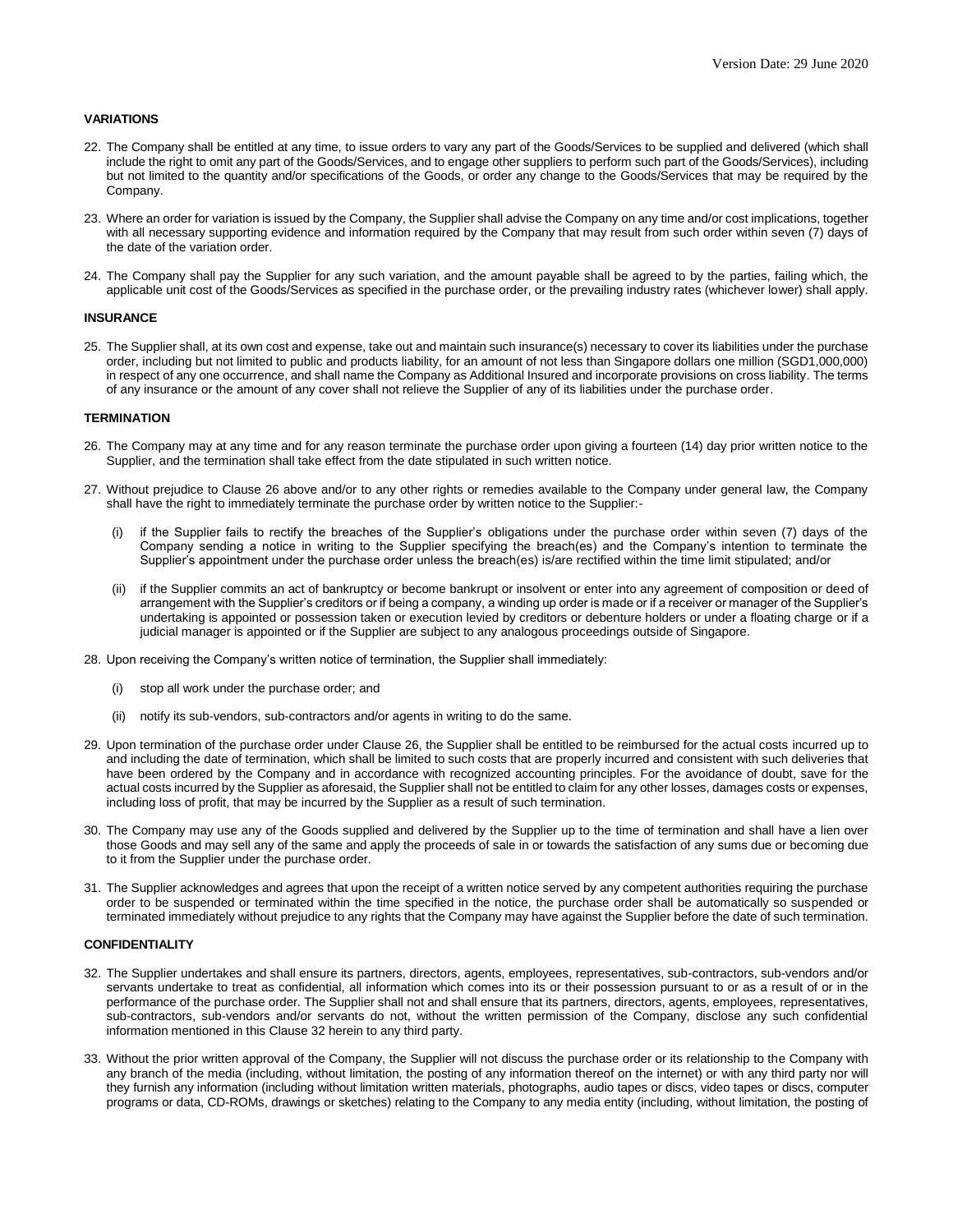any information thereof on the internet) or third party. The Supplier will not use the Company's name or its association with the Company in any form or advertising or promotions (including, without limitation, the posting of any information thereof on the internet) without the prior written consent of the Company.

34. The operation of Clauses 32 to 34 herein shall survive the termination of the purchase order without limit in point of time but shall cease to apply to information or knowledge which may properly come into the public domain through no fault of the Supplier.

### **INTELLECTUAL PROPERTY**

- 35. Any and all patents, designs, design rights, trademarks, trade names, copyrights and all other intellectual property rights (whether registered or not) (the "**Intellectual Property**") in all drawings, designs, plans, specifications or other documents (the "**Company Materials**") given by the Company to the Supplier to enable the Supplier to fulfill its obligations under the purchase order shall be used exclusively by the Supplier for the purchase order. For the avoidance of doubt, the Company Materials shall be deemed confidential.
- 36. Insofar as any of the Goods/Services are manufactured/provided using the Company Materials, the Supplier shall not be permitted to disclose or provide any information on these Goods/Services to third parties without the prior written consent of the Company.
- 37. The Supplier hereby warrants that it is the sole and unencumbered owner of the Intellectual Property in the drawings, designs, plans, reports, specifications, samples, prototypes or other documents related to the Goods/Services that it makes available for the purpose of performing its obligations under the purchase order (the "**Supplier's Materials**"), and that none of the same or the use thereof as contemplated under the purchase order infringes the Intellectual Property of any third party. The Supplier shall be deemed to have given to the Company a perpetual, transferable, non-exclusive, royalty-free licence to copy, use and communicate the Supplier's Materials.
- 38. The Supplier undertakes to indemnify and keep the Company and its directors, officers, employees, affiliates, subsidiaries, and/or agents harmless from and against any liabilities, damages, losses, costs, expenses, proceedings, suits and/or other consequences arising from any allegation or claim that a third party's Intellectual Property or other right has been infringed by the Supplier's Materials and/or any part or use thereof pursuant to the purchase order.
- 39. The Company shall own the Intellectual Property in all drawings, designs, plans, specifications or other documents created by the Supplier, its partners, directors, agents, employees, representatives, sub-contractors, sub-vendors and/or servants pursuant to the purchase order (the "**New Intellectual Property**"). The Supplier shall, and shall procure that its partners, directors, agents, employees, representatives, sub-contractors, sub-vendors and/or servants execute all formal documents necessary or desirable in order to assign to the Company all New Intellectual Property at no cost to the Company.

## **NOTICES**

40. Any notice, request, demand or other communication to be given or served by a party under the terms of this purchase order must be in writing and shall be delivered by personal delivery, , registered post or facsimile transmission to any of the addresses specified in the purchase order and/or parties' registered addresses and/or such other address or facsimile number as either party may direct, from time to time, by written notice given to the other, and shall be deemed to be duly served and received, at the time of delivery as evidenced by relevant documentation, and if delivered outside office hours, it shall be deemed to be served and received on the next business day.

#### **PERSONAL DATA PROTECTION**

- 41. In furtherance of its performance and obligations under the purchase order, the Supplier may disclose information that constitutes personal data as defined by the Personal Data Protection Act (Cap. 26) ("**PDPA**") to the Company. The Supplier undertakes and warrants that it will obtain all necessary consents for the Company to collect, use and disclose such personal data for the purposes contemplated in the purchase order.
- 42. When dealing with personal data received from the Company, the Supplier shall only use and/or disclose personal data (i) in accordance with the purposes for which the Company disclosed the personal data; (ii) in accordance with the instructions of the Company; and (iii) in such manner that ensures the Company's compliance with the PDPA. The Supplier shall also comply with the PDPA, its regulations and guidelines and any reasonable request of the Company. The Supplier shall also implement control measures for the protection of personal data received from the Company including, but not limited to, setting passwords for files containing personal data, and restricting access of personal data on a "need-to-know" basis. In the event of any known unauthorised, unlawful, and/or unintended use, access, disclosure, alteration, loss, or destruction of personal data received from the Company, the Supplier shall immediately notify the Company and cooperate with the Company's requests to investigate and remediate such incidents and provide appropriate response and redress.

### **LAW AND DISPUTE RESOLUTION**

- 43. The law governing the purchase order and any action commenced hereunder shall be the law of Singapore, without regard to principles of conflicts of laws.
- 44. The parties agree to submit to the exclusive jurisdiction of the courts of Singapore in respect of all matters arising out of the purchase order.

#### **SEVERABILITY**

45. If any provision of the purchase order is held to be invalid, illegal or unenforceable for any reason, such provision shall be severed and the remaining provisions of the purchase order shall continue in full force and effect.